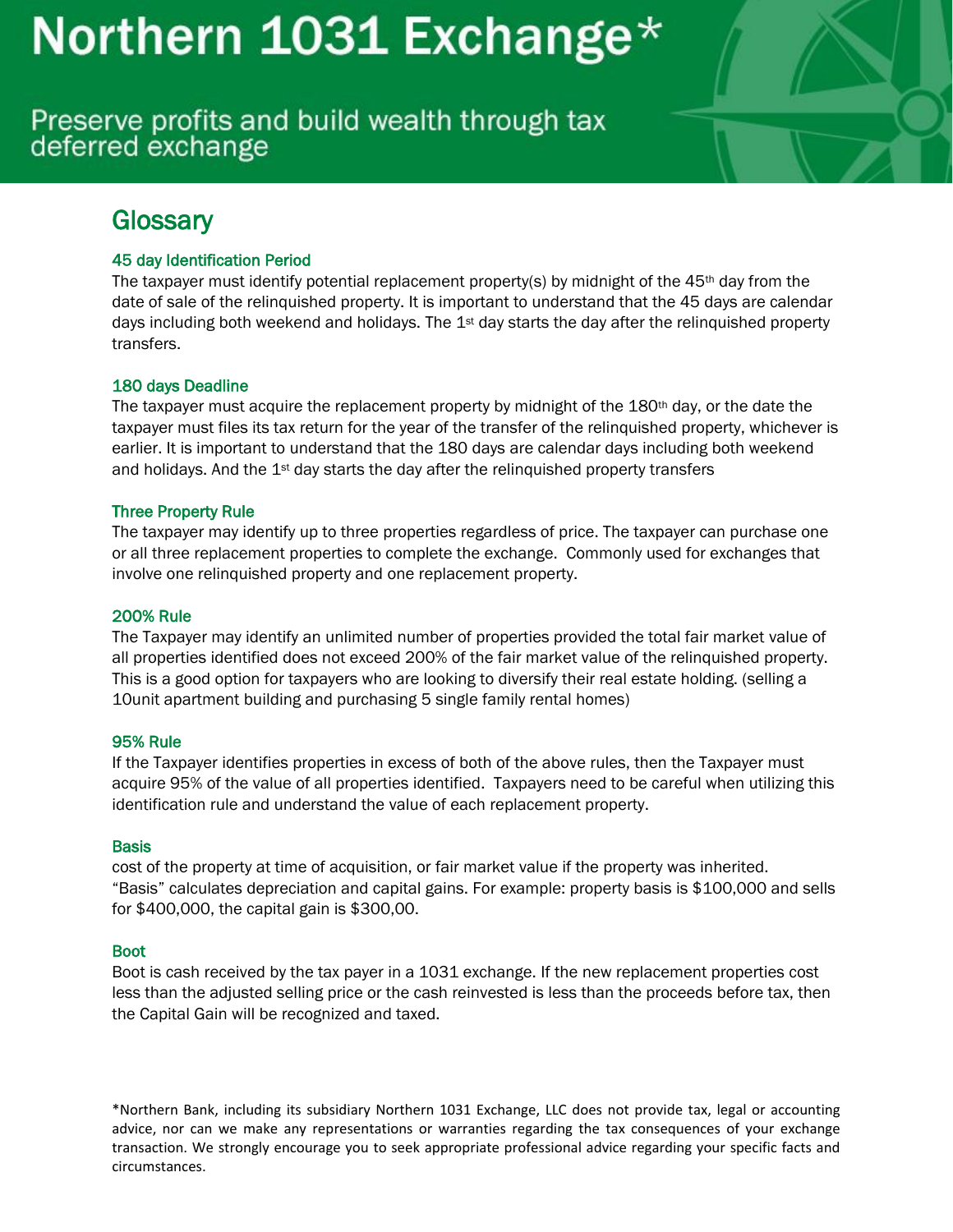# Preserve profits and build wealth through tax deferred exchange

## Capital Improvements

For land or buildings, improvements (also known as capital improvements) are the expenses of permanently upgrading your property rather than maintaining or repairing it. Instead of taking a deduction for the cost of improvements in the year paid, you add the cost of the improvements to the basis of the property. If the property you improved is a building that is being depreciated, you must depreciate the improvements over the same useful life as the building.

### Complete Exchange

If you want to defer all capital gain taxes, all the sales proceeds will need to be reinvested into a likekind replacement property within the 1031 guidelines. This is the best way to preserve all your profits and build your wealth faster.

### Constructive Receipt

IRS defines constructive receipt as gross income made available without substantial limitations (26 C.F.R. 1.451-2). To put this in another way, when one has control over the proceeds of a transaction that person has Constructive Receipt. Once a person receives the sales proceeds, that is considered income and subject to capital gains taxes. An investor wanting to defer capital gains taxes under [IRC](http://www.1031gateway.com/articles/laws/internal-revenue-code-section-1031/)  [section 1031](http://www.1031gateway.com/articles/laws/internal-revenue-code-section-1031/) cannot take constructive receipt of the proceeds of the sale of the relinquished property. The proceeds must be held by a [Qualified Intermediary.](http://www.1031gateway.com/articles/1031-exchange-rules/qualified-intermediary/)

### Delayed Exchange

A tax-deferred, like-kind exchange where there is a delay or period of time between the close and transfer of the Exchanger's relinquished property and replacement property.

### Deferred Exchange

The sale or disposition of real estate or personal property (relinquished property) and the acquisition of like-kind real estate or personal property (replacement property) structured as a tax-deferred, likekind exchange transaction pursuant to Section 1031 of the Internal Revenue Code and Section 1.1031 of the Treasury Regulations in order to defer Federal, and in most cases state, capital gain and depreciation recapture taxes.

### **Depreciation**

Periodic wearing away of property over the property's economic life. The I.R.S. requires investors and business owners to take a tax deduction on the amount of a property's depreciation. The practice of amortizing or spreading the cost of depreciable property over a specified period of time, usually its estimated depreciable life. To put it another way, you are allowed a deduction on your income tax return for the wearing away and expensing over time of property or assets, such as aircraft, vehicles, livestock and buildings. A depreciable asset is a capital expenditure in depreciable property used in a trade or business or held for the production of income and has a definite useful life of more than one year. Non-depreciable property includes vacant land. For assets that have an expected useful life of more than one year, you spread the cost of the asset over its estimated useful life rather than deducting the entire cost in the year you place the asset in service. The tax code (law) specifies the depreciation period for specific types of assets.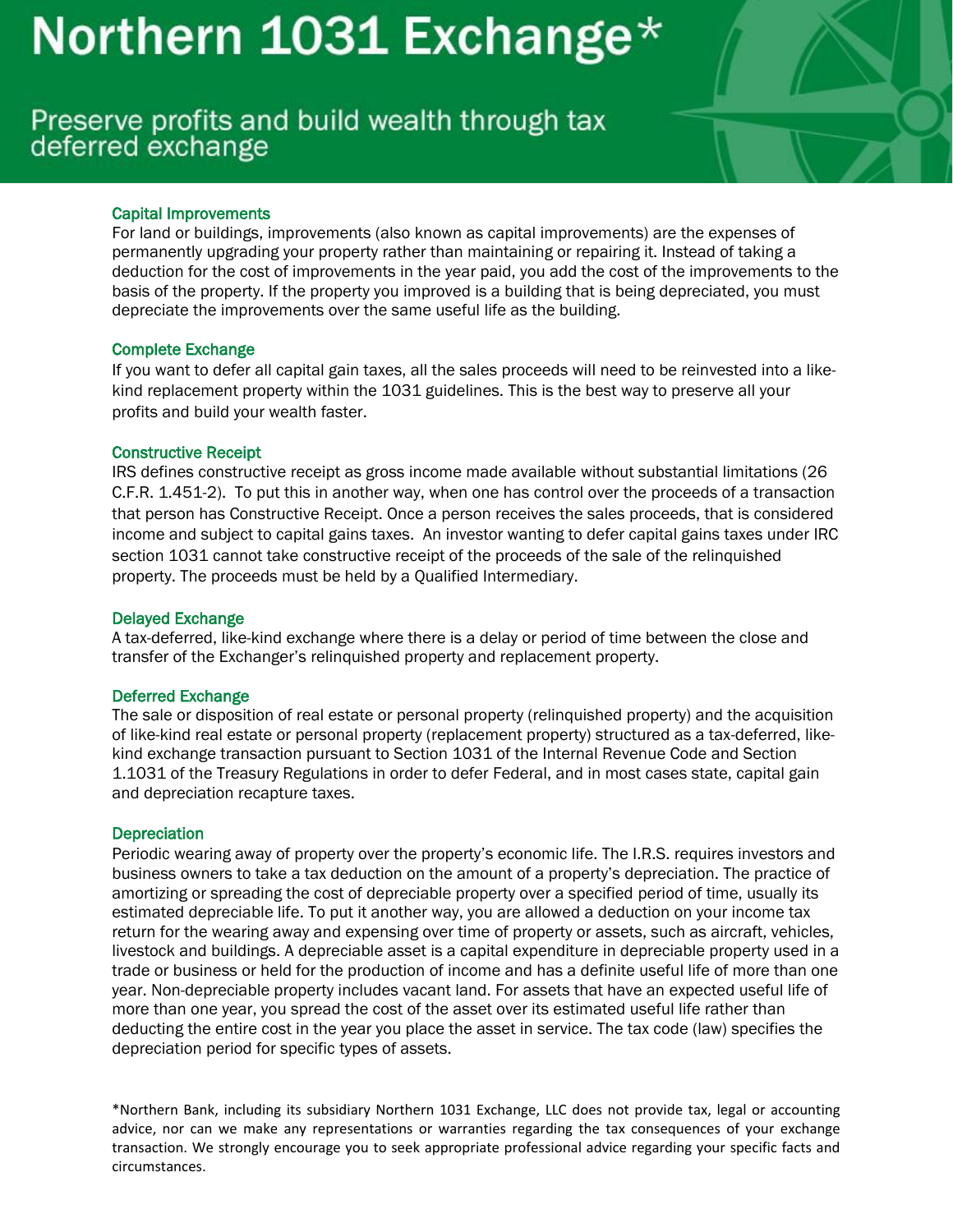# Preserve profits and build wealth through tax deferred exchange

## Depreciation Recapture

The amount of gain resulting from the disposition of property that represents the recovery of depreciation expense that has been previously deducted on the Taxpayer's (Exchanger's) income tax returns.

### Direct Deeding

A practice authorized by Treasury Revenue Ruling 90-34 whereby either the relinquished property or the replacement property can be deeded directly from seller to buyer without deeding the property to the Qualified Intermediary. (See [Sequential](https://www.1031exchange.com/glossary.php?section=D107) Deeding for industry practices prior to Treasury Revenue Ruling 90-34.)

## Exchange Accommodation Titleholder (EAT)

An unrelated party that holds the Qualified Indicia of Ownership (customarily the title) of either the replacement or relinquished property in order to facilitate a reverse and/or build-to-suit tax-deferred, like-kind exchange transaction pursuant to Revenue Procedure 2000-37.

### **Exchanger**

The taxpayer who is completing the tax-deferred, like-kind exchange transaction. An Exchanger may be an individual, partnership, LLC, corporation, institution or business.

### Improvement Exchange

A tax-deferred, like-kind exchange whereby the Qualified Intermediary and/or Exchange Accommodation Titleholder acquires title and holds title to the replacement property on behalf of Exchanger, during which time new or additional structures or improvements are constructed or installed on or within the replacement property. Also known as a Build-To-Suit Exchange.

## Joint Tenancy

Two or more individuals who own an undivided equal interest in a piece of property. Four unities are required to create a joint tenancy:

- 1. Time–all joint tenants must obtain their interest at one time;
- 2. Title–all must obtain their interest by the same document;
- 3. Interest–each joint tenant has an equal share in ownership;
- 4. Possession–each joint tenant has an equal right of possession. If one of the joint tenants dies, his or her interest passes automatically to the surviving party or parties. No inheritance taxes or probate proceedings are required. No joint tenant can sell his or her ownership interest without terminating the joint tenancy.